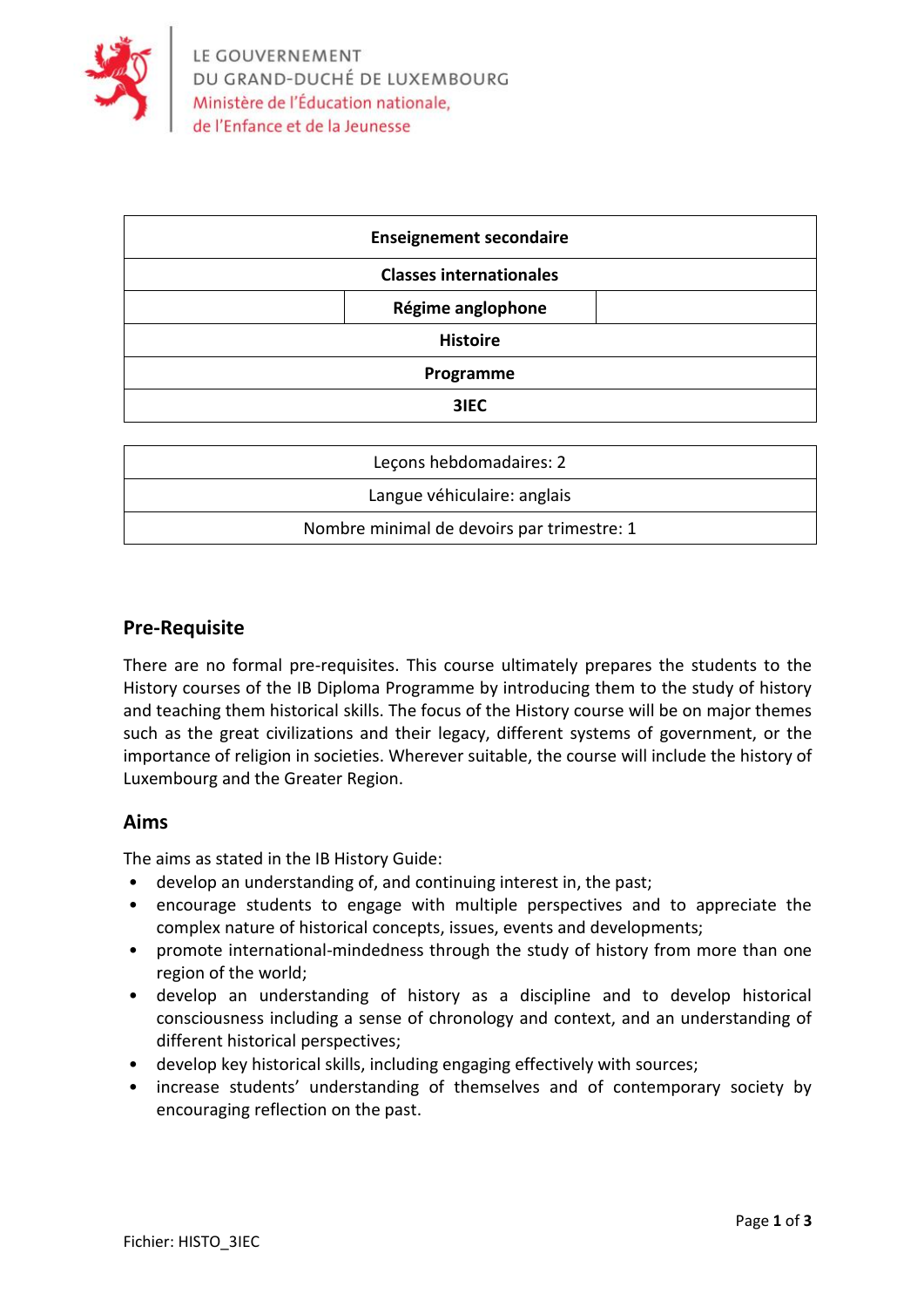

LE GOUVERNEMENT DU GRAND-DUCHÉ DE LUXEMBOURG Ministère de l'Éducation nationale,

## **Course components**

### **Hitler's Rise to Power**

The main focus of this unit will be Hitler's ideology which he described in "Mein Kampf". Students will have the opportunity to analyse excerpts from the book. They will be able to critically assess different political ideologies and make the link to ideologies and policies of the 21<sup>st</sup> century. They will develop an understanding how fascism and racism work and how Hitler was able to rally the German population behind Nazism.

The unit will analyse how Hitler dismantled the Weimar democracy and his rise to power until he eventually became "Führer" and created the so-called Third Reich.

#### **Causes and Course of the Second World war**

The focus of this unit will be Hitler's foreign policy in the 1930s and the collapse of peace in Europe. The main focus will be on the political developments, less on military history i. e. students will study the main decisions made at the different wartime conferences held by the Allies throughout the war.

The Manhattan project and the development of the nuclear weapon and the consequences of its use in 1945 will be an important topic of this unit. Students will critically evaluate the decision process that led to the dropping of the atomic bomb on Hiroshima and Nagasaki. They will have the opportunity to explore both the US and the Japanese perspective by analysing various sources related to the events.

The unit will finish with the study of the post-war order and the creation of the United Nations organization.

#### **The World Post-1945**

The history of the world after 1945 is very complex. Nevertheless, it is important for the students to gain knowledge of these events to understand the occurrence of events in the early 21<sup>st</sup> century.

The topics studied in this unit will be the Cold War and the conflict in the Middle East.

Students will study the satellisation of Eastern Europe and how the Cold War divided the continent into two opposite ideological blocs. They will explore the ideological reasons behind the division and how the antagonism between the USA and the USSR led to the division of the world into two opposite camps.

Europe will be the focus of this unit, but developments in other parts of the world will also be studied such as the Korean War, the Vietnam War. The study will be brief as these topics will be covered in depth in the History Diploma Programme.

The topic of the Cold War ends with the fall of the Soviet Union and the end of the Cold War in 1991.